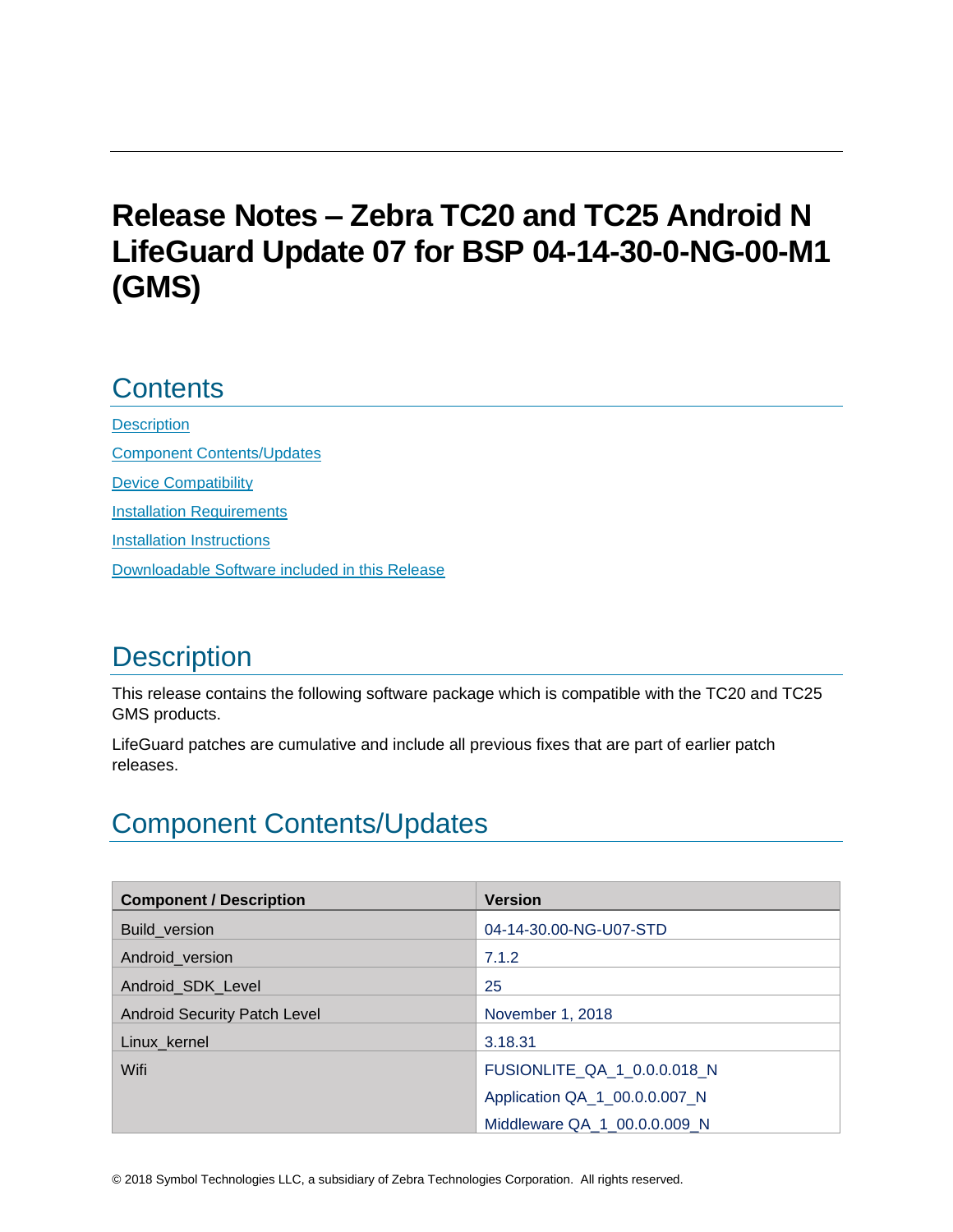|                        | Radio QA_1_00.0.0.017_N                                                         |
|------------------------|---------------------------------------------------------------------------------|
| Platform               | Qualcomm MSM8937                                                                |
| Scanning_Framework     | 19.0.29.0                                                                       |
| <b>DWDemo</b>          | 2.0.13                                                                          |
| <b>OSX</b>             | QCT.71.7.8.UL                                                                   |
| <b>MXMF</b>            | 8.2.2.0                                                                         |
| Touch                  | Focaltech V1.1 20161103 (fw:0x24)                                               |
| <b>Bluetooth Stack</b> | CNSS.PR.4.0-00388/01050102                                                      |
| Flash_Size             | 16G /32G                                                                        |
| RAM_Size               | 2G                                                                              |
| <b>GPS</b>             | MPSS.JO.3.0-00295-8937_GENNS_PACK-1                                             |
| <b>MMS</b>             | 7.1.2                                                                           |
| <b>RIL Version</b>     | 1.0                                                                             |
| BT_Pairing_Utility     | 3.8                                                                             |
| Datawedge              | 7.0.4                                                                           |
| Camera                 | LA.UM.5.6.r1-04600-89xx.0-1                                                     |
| <b>PTT</b>             | 3.1.35                                                                          |
| RxLogger               | 5.4.10.0                                                                        |
| StageNow               | 3.1.1.1019                                                                      |
| Data_Analytics         | 3.3.0.1113                                                                      |
| <b>EMDK</b>            | 7.0.0.2000                                                                      |
| <b>IMEI SV Number</b>  | 06                                                                              |
| <b>OEM Config</b>      | 8.1.0.9                                                                         |
| <b>File Browser</b>    | 1.19.1.5                                                                        |
| <b>DDT</b>             | V1.16.0.1                                                                       |
| Fingerprint            | Zebra/TC25/TC25FM:7.1.2/04-14-30.00-NG-U07-<br>STD/181116:user/release-keys,    |
|                        | Zebra/TC20/ TC20RT:7.1.2/04-14-30.00-NG-U07-<br>STD/181116:user/release-keys,   |
|                        | Zebra/ TC20/ TC20RD:7.1.2/04-14-30.00-NG-<br>U07-STD /181116:user/release-keys, |
|                        | Zebra/ TC20/ TC20KB:7.1.2/04-14-30.00-NG-<br>U07-STD /181116:user/release-keys  |
|                        |                                                                                 |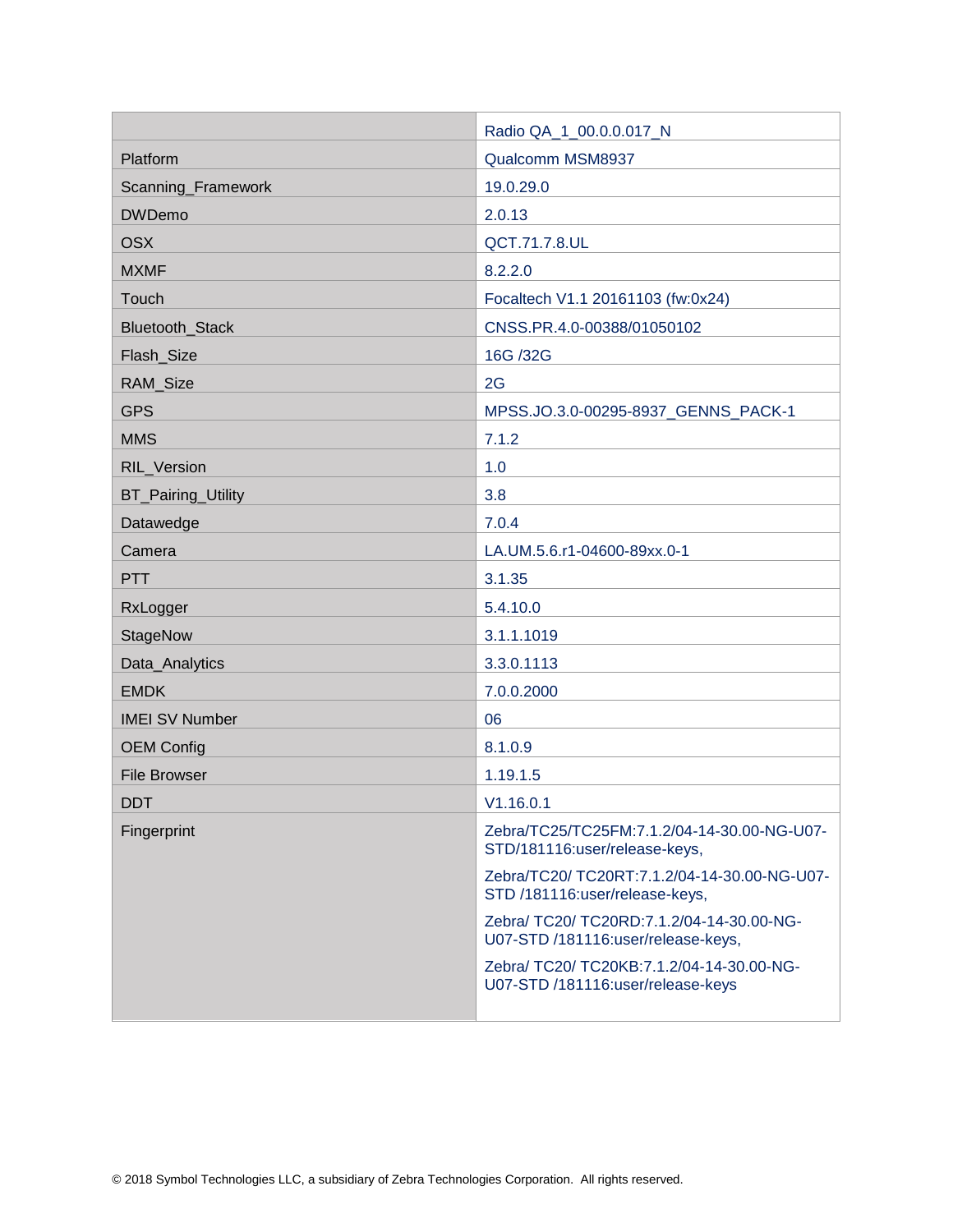### **1. CFE v7 Updates:**

❖ CFE-TC2X-N-XX-041430-G-00-07.zip (GMS)

#### 1. **Android Security Patch Level**: November 01, 2018

Use the below link to see the Android Security bulletin for more information:<https://source.android.com/security/bulletin/>

2. MX, StageNow, EMDK, Datawedge component updates:

Note: For detailed release notes, please refer [http://techdocs.zebra.com](http://techdocs.zebra.com/)

- o MX: Version 8.2.2.0
	- a. SPR35665 Resolved an issue wherein google keyboard settings are not persisting through a reboot when configured directly after factory reset.
	- b. SPR34771 Resolved a synchronization issue in Mx.
- o StageNow Client: Version 3.1.1.1019
- o EMDK: Version 7.0.0.2000
- o Datawedge: Version 7.0.4
- 3. B2M client included in disabled mode.
- 4. SPR35581 Resolved an issue wherein soft Keyboard was not coming up upon explicitly invoking via API on hard keypad devices.

### **2. CFE v6 Updates:**

- ❖ CFE-TC2X-N-XX-041430-G-00-06.zip (GMS)
	- 1. **Android Security Patch Level**: October 01, 2018

Use the below link to see the Android Security bulletin for more information:<https://source.android.com/security/bulletin/>

2. SPR35440- Resolved an issue where device did not show private APN when it was created using StageNow.

### **2. CFE v5 Updates:**

- ❖ CFE-TC2X-N-XX-041430-G-00-05.zip (GMS)
	- 1. **Android Security Patch Level**: September 01, 2018

Use the below link to see the Android Security bulletin for more information:<https://source.android.com/security/bulletin/>

- 2. Updated below mentioned components:
	- **3.** File Browser: Version 1.19.1.5
	- **4.** Diagnostic Tool: Version 1.16.0.1
	- **5.** OEMConfig: Version 8.1.0.9
	- **6.** WiFi FUSIONLITE\_QA\_1\_0.0.0.018\_N
	- **7.** DataAnalytics Version 3.3.0.1113
- **8.** MX, StageNow, EMDK, Datawedge component updates:
	- Note: For detailed release notes, please refer [http://techdocs.zebra.com](http://techdocs.zebra.com/)
	- **9.** MX: Version 8.1.0.10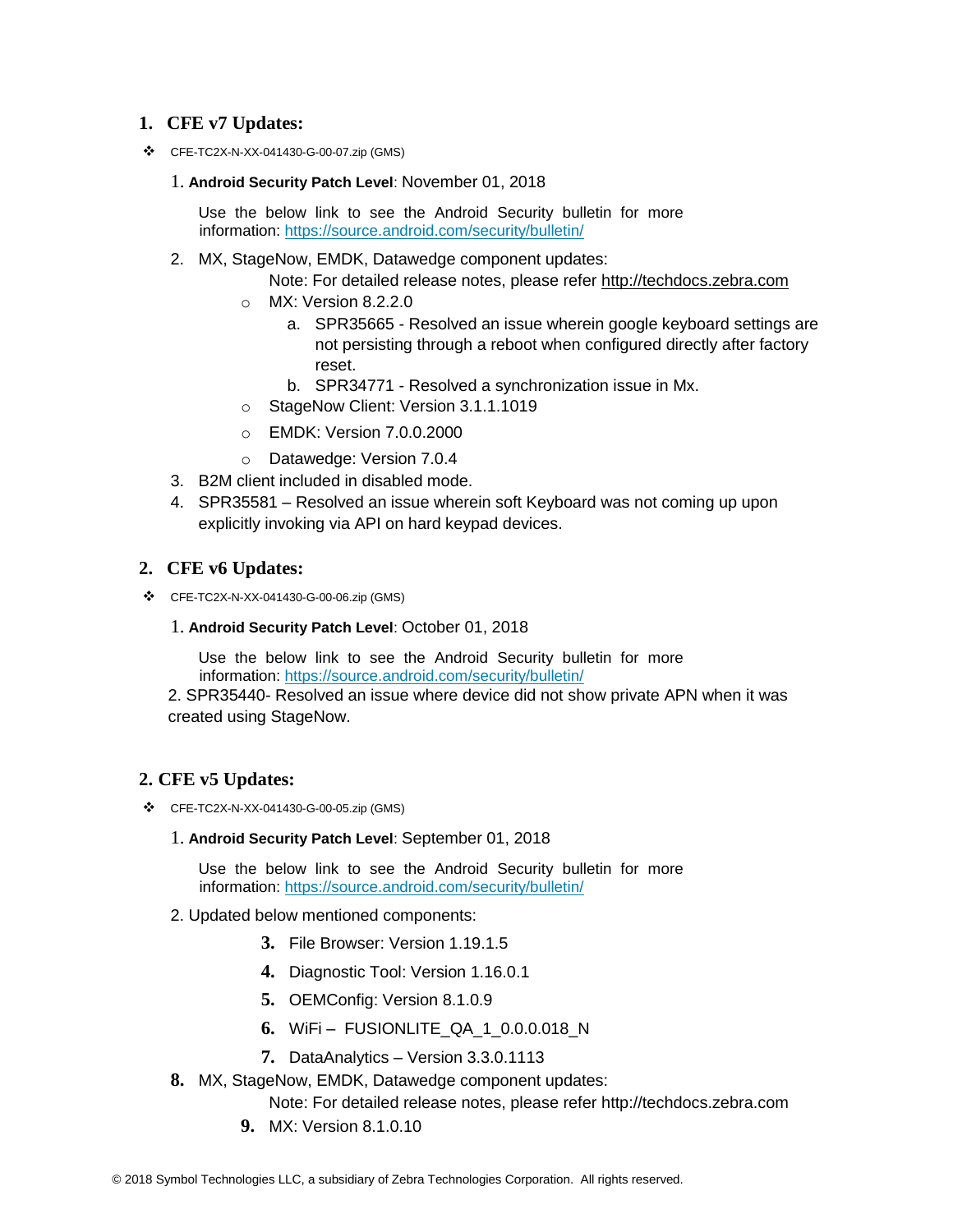- a. SPR34716 Resolved an issue wherein the MX was getting killed by Backup manager and didn't restart properly.
- b. SPR33323 Added new feature to enable/disable physical keyboard via StageNow.
- **10.** StageNow Client: Version 3.1.1.1018
- **11.** EMDK: Version 6.10.12.1312
- **12.** Datawedge: Version 6.9.49
	- a. SPR34429 Resolved an issue wherein DataWedge failed to load "default Profile0".
	- b. SPR34614 Resolved an issue in DataWedge wherein scanner could not be enabled due to quick enabling and disabling of scanner through Intents.
	- c. SPR34972 Implemented new parameters in scanner\_input\_plugin API so that the API takes considerable less time to suspend/reenable of the scanner.
- **13.** Included Zebra Software License Manager v3.1.1.
- **14.** SPR33207- Resolved an issue wherein the Device Diagnostic tool had an issue with reading the Battery Cycles in the application for PP+ batteries.
- **15.** SPR35252- Resolved an issue wherein the device reboots when DO mode is enabled and user tries to turn data saver on.
- **16.** SPR35568 Resolved an issue wherein device does not show preview information in Messaging App when language toggles from right-to-left.
- **17.** Data Analytics changes:
	- o DataAnalytics has been renamed to Zebra Data Service.
	- o DAInBuiltDCA has been renamed to Zebra Data Service Plugin.
	- o SettingsEULA has been renamed to Zebra Data Services.
	- o In this release, the ZDS-EULA pop up during configuring the device, can be automatically skipped if the device is configured for Device Owner mode or when SUWBypass is used.
	- $\circ$  DO mode configuration mechanism includes NFC bump, QR code, AFW# and Zero touch.
	- o SUW Setup Wizard Bypass can set with PowerMgr CSP.
	- o On Automatic skipping of Zebra EULA, Zebra's default settings and data collection rules will be configured on the device.
- **18.** Disabled the Qualcomm Location from GMS build for both TC20 and TC25.

#### **3. CFE v4 Updates:**

❖ CFE-TC2X-N-XX-041430-G-00-04.zip (GMS)

#### 1. **Android Security Patch Level**: August 01, 2018

Use the below link to see the Android Security bulletin for more information: <https://source.android.com/security/bulletin/>

2. Updated below mentioned components:

- a. MXMF Version 8.0.1.2
- b. DataWedge Version 6.8.54
- c. EMDK Version 6.9.16.1216
- d. StagingClient Version 3.0.1.1038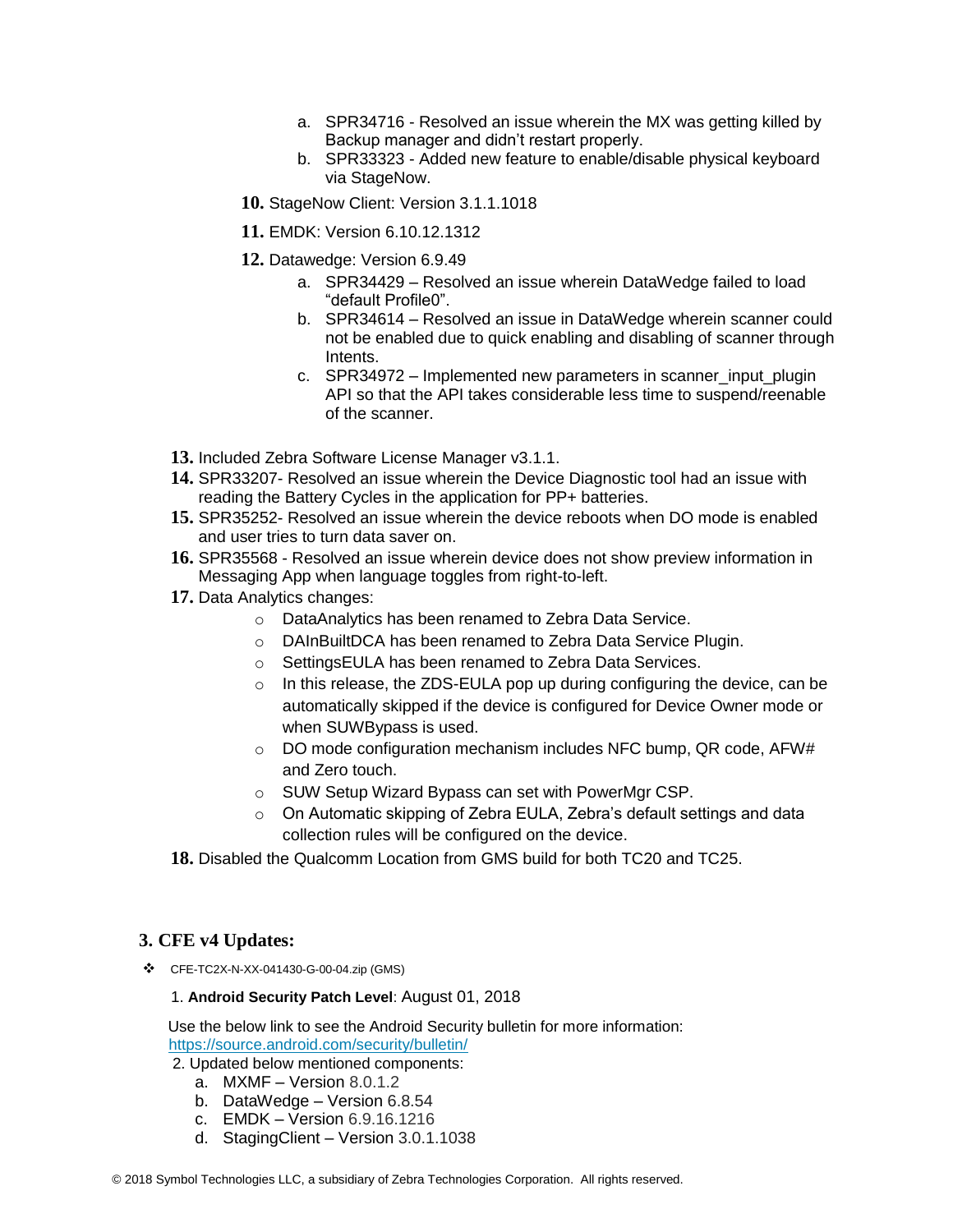- e. File Browser -- Version 1.19.1.5
- f. DDT -- Version 1.15.0.14
- g. OEM Config Version 8.0.0.4
- h. Data Analytics -- Version 3.3.0.1113
- i. Wifi -- Version FUSIONLITE\_QA\_1\_0.0.0.017\_N
- 3. SPR35005 Resolved an issue wherein the Proximity being Suspended.
- 4. Added cellular WAN changes to support some Latin American (LATAM) carriers certification. TC25 now supports following Latin America Carriers
	- AT&T Mexico
	- Telcel Mexico
	- Telefonica Columbia
- 5. Changes for Telenor Denmark carrier certification:
	- SPR34858 Corrected SIM PIN Retry Count
	- Danish language translations

### **4. CFE v3 Updates:**

❖ CFE-TC2X-N-XX-041430-G-00-03.zip (GMS)

#### 1. **Android Security Patch Level**: July 01, 2018

Use the below link to see the Android Security bulletin for more information: <https://source.android.com/security/bulletin/>

- 1. Updated below mentioned components:
	- a. MXMF Version 8.0.1.2
	- b. DataWedge Version 6.8.54
	- c. EMDK Version 6.9.16.1216
	- d. StagingClient Version 3.0.1.1038
	- e. File Browser --1.19.1.5
	- f. DDT -- 1.15.0.14
- 2. SPR34716 Resolved an issue wherein the MX was getting killed by Backup manager and didn't restart properly.
- 3. SPR34145 Resolved an issue wherein indexing of the WEP key was not handled correctly.
- 4. SPR34429 Resolved an issue wherein failed to emit scan beam if the application was launched during device suspend.

### **5. CFE v2 Updates:**

❖ CFE-TC2X-N-XX-041430-G-00-02.zip (GMS)

#### 1. **Android Security Patch Level**: June 01, 2018

Use the below link to see the Android Security bulletin for more information: <https://source.android.com/security/bulletin/>

- 1. Updated below mentioned components:
	- a. MXMF Version 8.0.0.10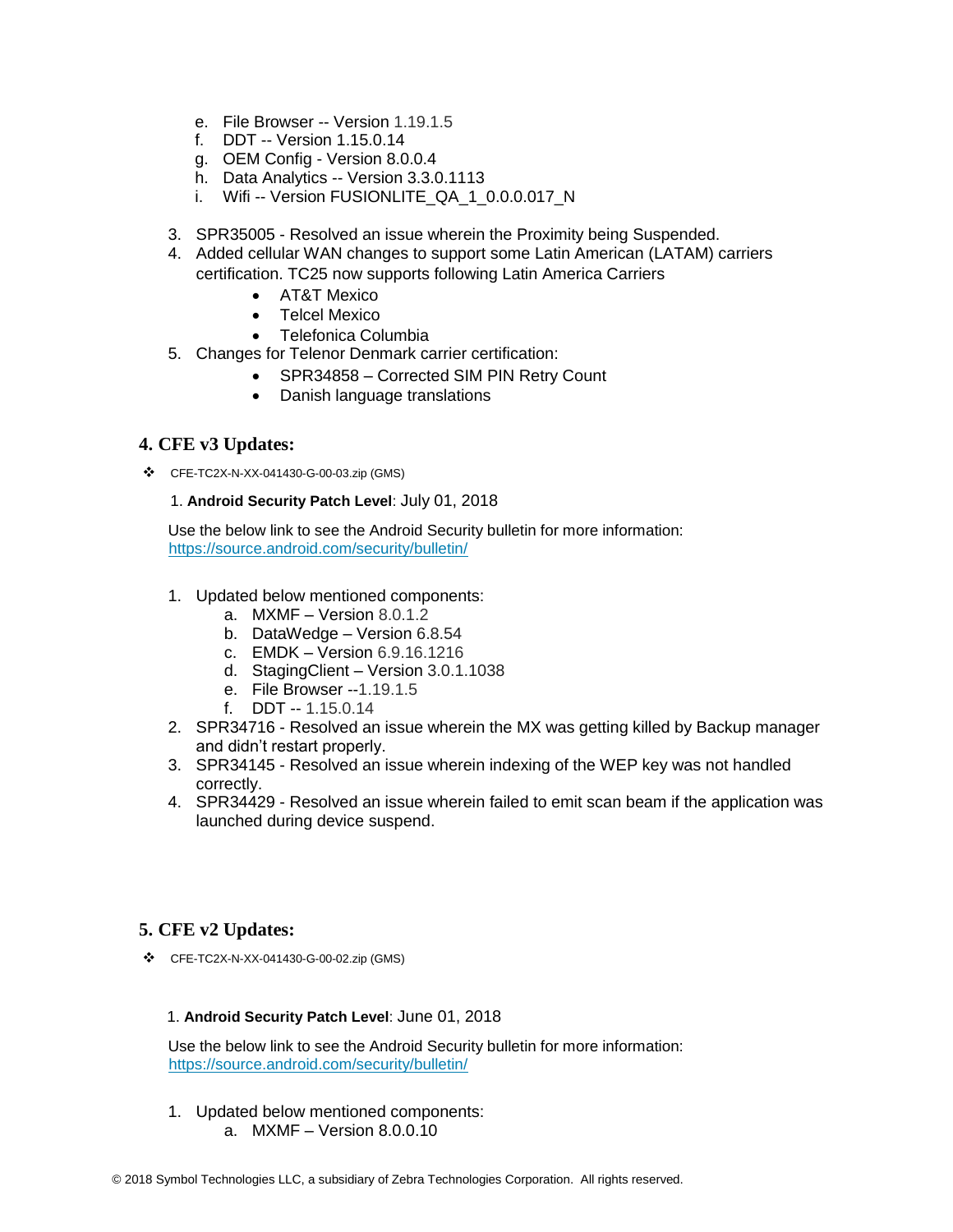- b. DataWedge Version 6.8.50
- c. EMDK Version 6.9.16.1216
- d. StagingClient Version 3.0.1.1037
- e. File Browser --1.19.1.5
- f. DDT -- 1.15.0.14
- 2. SPR33671 Resolved an issue wherein user was unable to create WIFI profile with username as backslash followed by number
- 3. SPR34267 Resolved an issue wherein the device was failed to enable USB debugging when a barcode was scanned.
- 4. SPR33862 Resolved an issue wherein the Screen Time off settings using Display manager CSP was not working.
- 5. SPR34145 Resolved an issue wherein indexing of the WEP key was not handled correctly.
- 6. SPR33973 Resolved an issue wherein erroneously loading default profile by providing feature to ignore disabled profiles in DataWedge
- 7. SPR33848 Added support to included category field in intent profile in StageNow.
- 8. SPR34189 Resolved an issue wherein low ram and oom limit adjustments to provide more free memory.
- 9. SPR33639 Resolved an issue wherein the customer app install and launch during device sleep state and device stop emitting scan beam after awake from suspend.
- 10. SPR33876 Resolved an issue wherein Display Timeout was unable set via StageNow
- 11. SPR33607 Resolved an issue where few fresh devices were unable to stage after unbox the device.
- 12. SPR33538 Resolved an issue wherein the Scanner beam stuck off and No LED beam while pressing scanner button.
- 13. SPR33977 Resolved an issue wherein Time Zone setting through StageNow profile was not working.
- 14. SPR33981 Resolved an issue Czech Republic Regulatory Country could not be set using Wifi config profile.
- 15. SPR33799 Resolved an issue wherein DataWedge was sending char 10 instead of char 13.
- 16. SPR31491- Resolved an issue wherein device not able to stage devices from manufacturing with StageNow.

# <span id="page-5-0"></span>Device Compatibility

This software release has been approved for Android TC20 Nougat GMS models mentioned below.

| <b>Device</b>   | <b>Operating System</b>                                         |
|-----------------|-----------------------------------------------------------------|
| TC200J-10C112A6 | Android N GMS ROW - EMEA, LATAM,<br>APAC & Canada               |
| TC200J-10C112US | Android N GMS US Only                                           |
| TC200J-10A111US | Android N GMS US Only                                           |
| TC200J-10A111A6 | Android N GMS ROW - EMEA, LATAM,<br>APAC & Canada               |
| TC200J-10C213A6 | Android N GMS ROW - EMEA, LATAM,<br>APAC & Canada (Premium SKU) |
| TC200J-10C213US | Android N GMS US Only (Premium SKU)                             |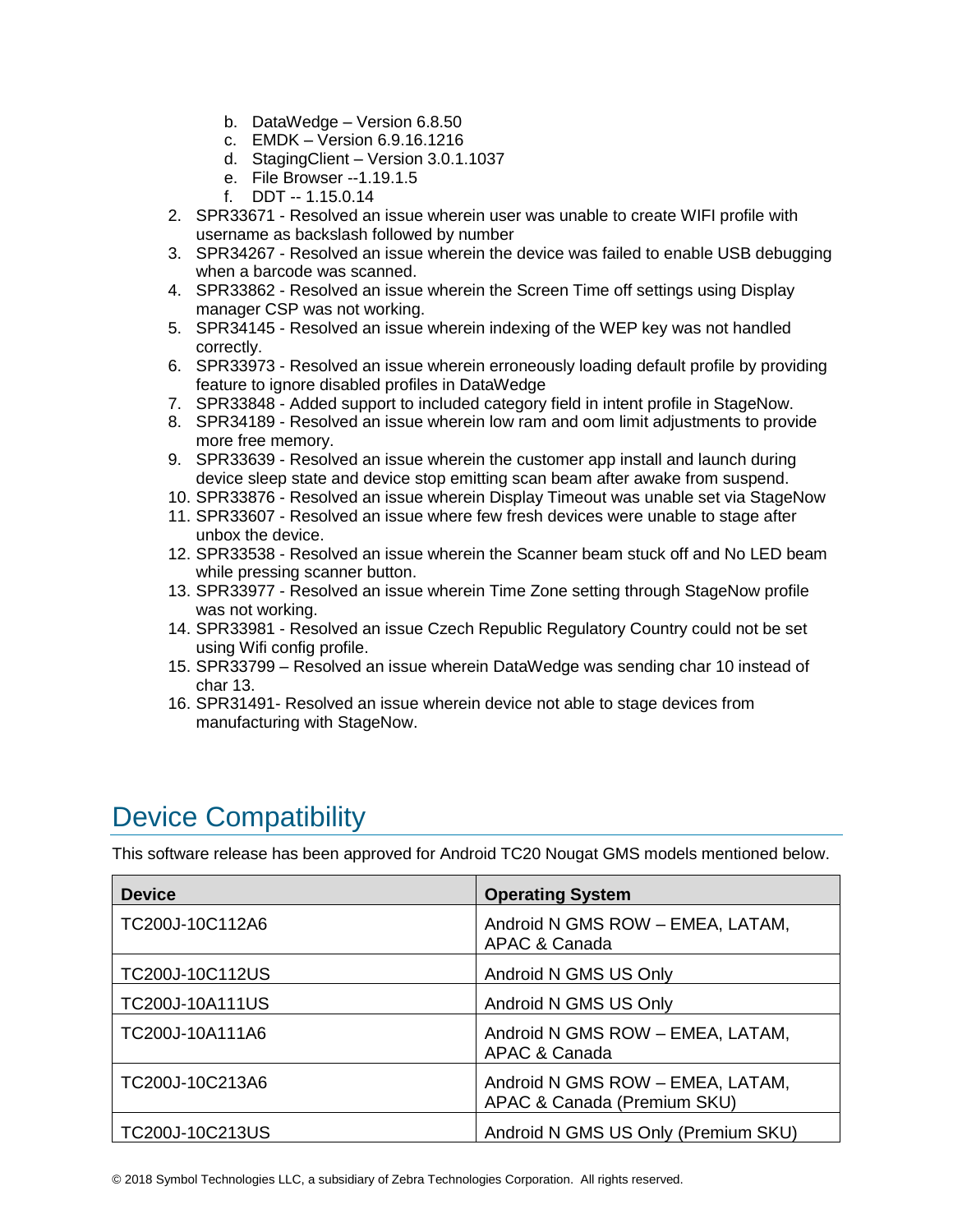| TC200J-10A111TN        | Android N GMS TUNISIA Only                                     |
|------------------------|----------------------------------------------------------------|
| TC200J-10C112TN        | Android N GMS TUNISIA Only                                     |
| TC200J-10C213IA        | Android N GMS INDIA (Premium SKU)                              |
| TC200J-10C112IA        | Android N GMS INDIA                                            |
| TC200J-10A111IA        | Android N GMS INDIA                                            |
| TC200J-1KC111A6        | Android N GMS ROW EMEA, LATAM, APAC<br>& Canada (Keyboard SKU) |
| TC200J-1KC111IA        | Android N GMS INDIA (Keyboard SKU)                             |
| <b>TC200J-1KC111TN</b> | Android N GMS TUNISIA (Keyboard SKU)                           |
| <b>TC200J-1KC111US</b> | Android N GMS US (Keyboard SKU)                                |

This software is also approved for Android TC25 Nougat GMS models mentioned below

| <b>Device</b>   | <b>Operating System</b>          |
|-----------------|----------------------------------|
| TC25AJ-10C102A6 | Android N GMS ROW - EMEA         |
| TC25AJ-10B101A6 | Android N GMS ROW - EMEA         |
| TC25BJ-10C102A6 | Android N GMS ROW - EMEA & APAC  |
| TC25BJ-10B101A6 | Android N GMS ROW - EMEA & APAC  |
| TC25BJ-10C102IA | Android N GMS ROW - INDIA        |
| TC25BJ-10B101IA | Android N GMS ROW - INDIA        |
| TC25BJ-10C102BR | Android N GMS ROW - BRAZIL       |
| TC25BJ-10B101BR | Android N GMS ROW - BRAZIL       |
| TC25BJ-10C102TN | Android N GMS ROW - TUNISIA      |
| TC25BJ-10B101TN | Android N GMS ROW - TUNISIA      |
| TC25BJ-10C102JP | Android N GMS ROW - JAPAN        |
| TC25BJ-10B101JP | Android N GMS ROW - JAPAN        |
| TC25AJ-10C102US | Android N GMS NORTH AMERICA - US |
| TC25AJ-10B101US | Android N GMS NORTH AMERICA - US |
| TC25BJ-10B101ID | Android N GMS ROW - INDONESIA    |
| TC25BJ-10C102ID | Android N GMS ROW - INDONESIA    |

# <span id="page-6-0"></span>Installation Requirements

### HW Requirements

- Windows PC running Windows 7/10 32/64 bits
- USB Type C Cable
- Micro SD Card with at least 2GB capacity (optional)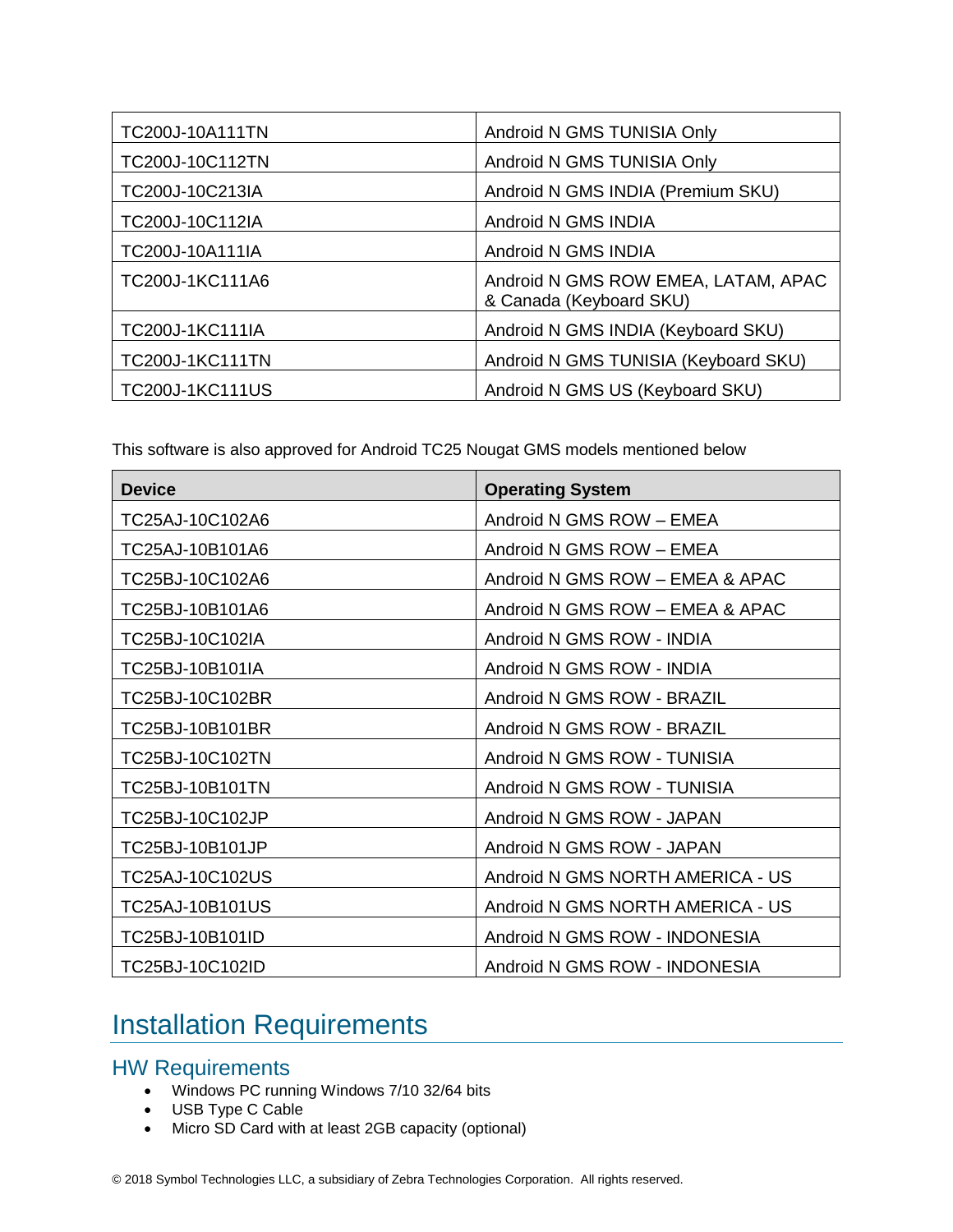## SW Requirements

Please make sure following components are installed on your computer before commencing OS installation.

- Zebra Android USB Driver V2.2 or higher
- Android Debug Bridge version 1.0.39 or higher
- TC20/TC25 GMS Android OS Release Images

## Image Compatibility

To use this Update, the terminal must have the BSP 04-14-30-0-NG-00-M1 installed as the baseline OS.

## <span id="page-7-0"></span>Installation Instructions

## Using the "adb sideload" method

### **Assumptions**

- 1. ADB installed on PC
- 2. TC20/TC25 has Developer options enabled
- 3. USB debugging ON

### Procedure

- 1. Plug the TC20/TC25 into the USB & Charging Cable and then the Cable to the PC. If you have a Cradle with USB connectivity, connect it now.
- 2. You may need to pull down notification bar, and tap on the notification which says, "USB charging this device", and change it to "Transfer files".
- 3. Open Command Prompt on PC, run "adb devices" and check to see if you can see the device's serial number… If yes, proceed… if not you will need to get the PC set up with the proper drivers or install an External SD Card.
- 4. You may also get a pop up on your PC (Win 7) that you will be connected as a Portable Media Player… this can be ignored.
- 5. Entering Recovery Mode
	- a. Choice 1: In Command Prompt, type "adb reboot recovery" and click enter.
	- b. Choice 2:
		- i. Reboot and hold PTT key
		- ii. When Zebra Technologies logo appears on the screen Release the PTT Key
- 6. Your TC20/TC25 will reboot and take you to Android Recovery screen.
- 7. To select Sideload Method
	- a. Use the Volume + and to highlight, "Apply update from ADB" and press the Power Key to select it
- 8. With your Command Prompt, open, type "adb sideload" and add a space and then drag and drop the zip file which you want to apply to the device and press enter.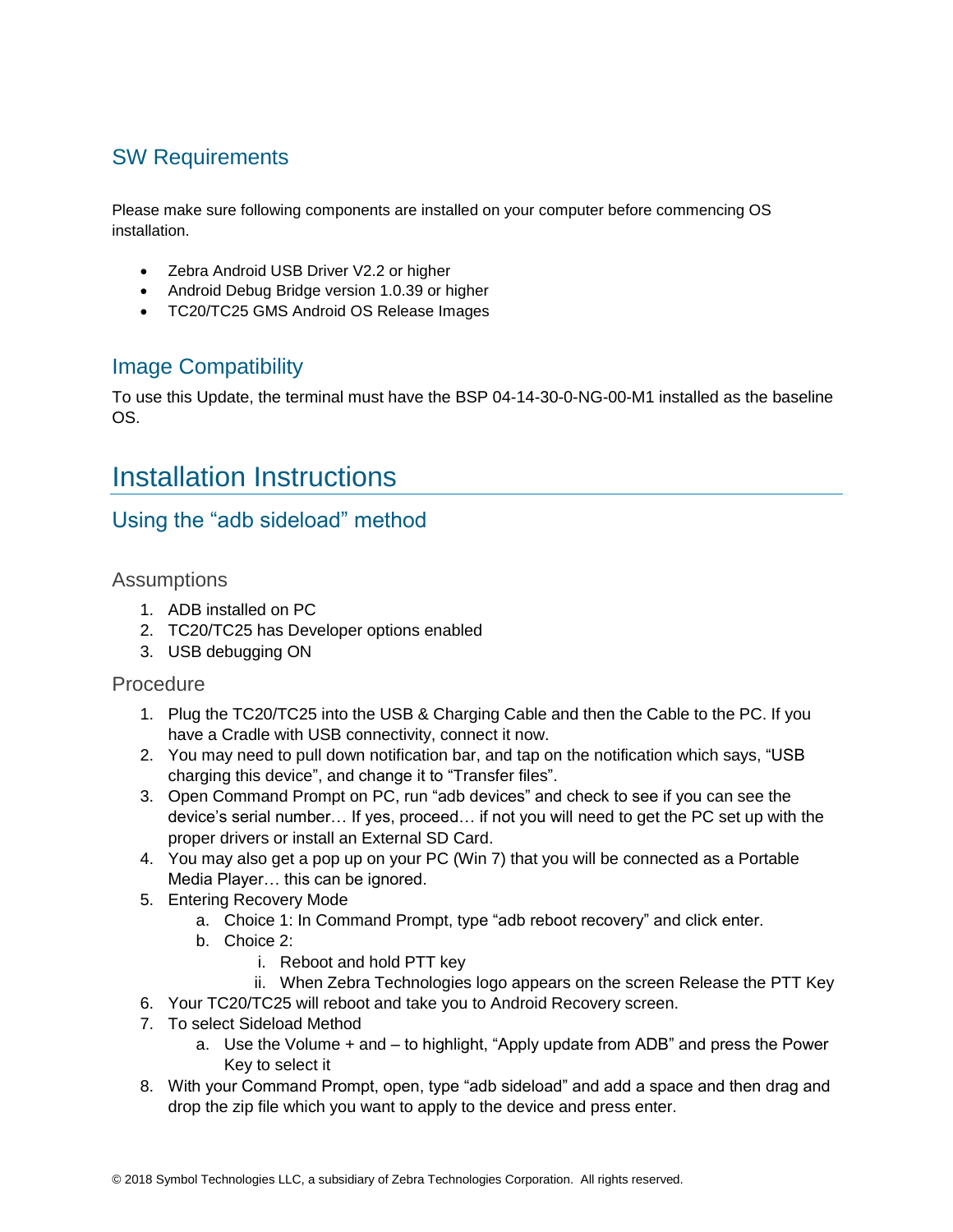- a. When the file download starts, the command window will show progress with a percentage completed.
- b. Device display will show a series of messages indicating it is downloading, verifying and installing the image on to the device.
- 9. After successful update, the device will auto reboot and you see Zebra on top and POWERED BY android at the bottom and after about 10 second will transition to the TC20/TC25 Touch Computer splash screen with 5 dancing white dots at bottom… it will stay at this screen for up to 4 minutes and then present the "Welcome Screen".
- 10. To make sure the OS Patch Update took place, once the initial setup is complete;
	- a. Go to "Settings" and scroll down to "About phone" and look at the "Build number". It should state "04-14-30.00-NG-U07-STD" and the Patch Version should indicate as "7".
- 11. Now you are all set to use your TC20/TC25.

## Using External SD Card

- 1. Plug the TC20/TC25 into the USB & Charging Cable and then the Cable to the PC. If you have a Cradle with USB connectivity, connect it now.
- 2. You may need to pull down notification bar, and tap on the notification which says, "USB charging this device", and then change it to "Transfer files".
- 3. You may also get a pop up on your PC (Win 7) that you will be connected as a Portable Media Player… this can be ignored.
- 4. Copy the required files to the SD Card. This can be done in two ways
	- a. Copy the files to the Micro SD card with the help of a SD Adapter which gets inserted to the SD slot of your PC/Laptop/SD Writer.
	- b. Directly transfer files to the Micro SD card which is inserted in to the back of the device. Please refer to the user guide on how to open the back door and inserting the SD card to the device.
- 5. Entering Recovery Mode
	- a. Choice 1: In Command Prompt, type "adb reboot recovery" and click enter.
	- b. Choice 2:
		- i. Reboot and hold PTT key
	- ii. When Zebra Technologies logo appears on the screen Release the PTT Key
- 6. Your TC20/TC25 will reboot and take you to Android Recovery screen.
- 7. Applying update via External SD card
	- a. Use the Volume + and to highlight select option to "Apply update from SD card" and press the Power Key to select it
	- b. Use the Volume + and to highlight package to be installed (downloaded Zip file) and press the Power Key to select it.
- 8. After successful update, the device will auto reboot and you see Zebra on top and POWERED BY android at the bottom and after about 10 second will transition to the TC20/TC25 Touch Computer splash screen with 5 dancing white dots at bottom… it will stay at this screen for up to 4 minutes and then present the "Welcome Screen".
- 9. To make sure the OS Update took place, once the initial setup is complete;
	- a. Go to "Settings" and scroll down to "About phone" and look at the "Build number". It should state "04-14-30.00-NG-U07-STD" and the Patch Version should indicate as "7".
- 10. Now you are all set to use your TC20/TC25.